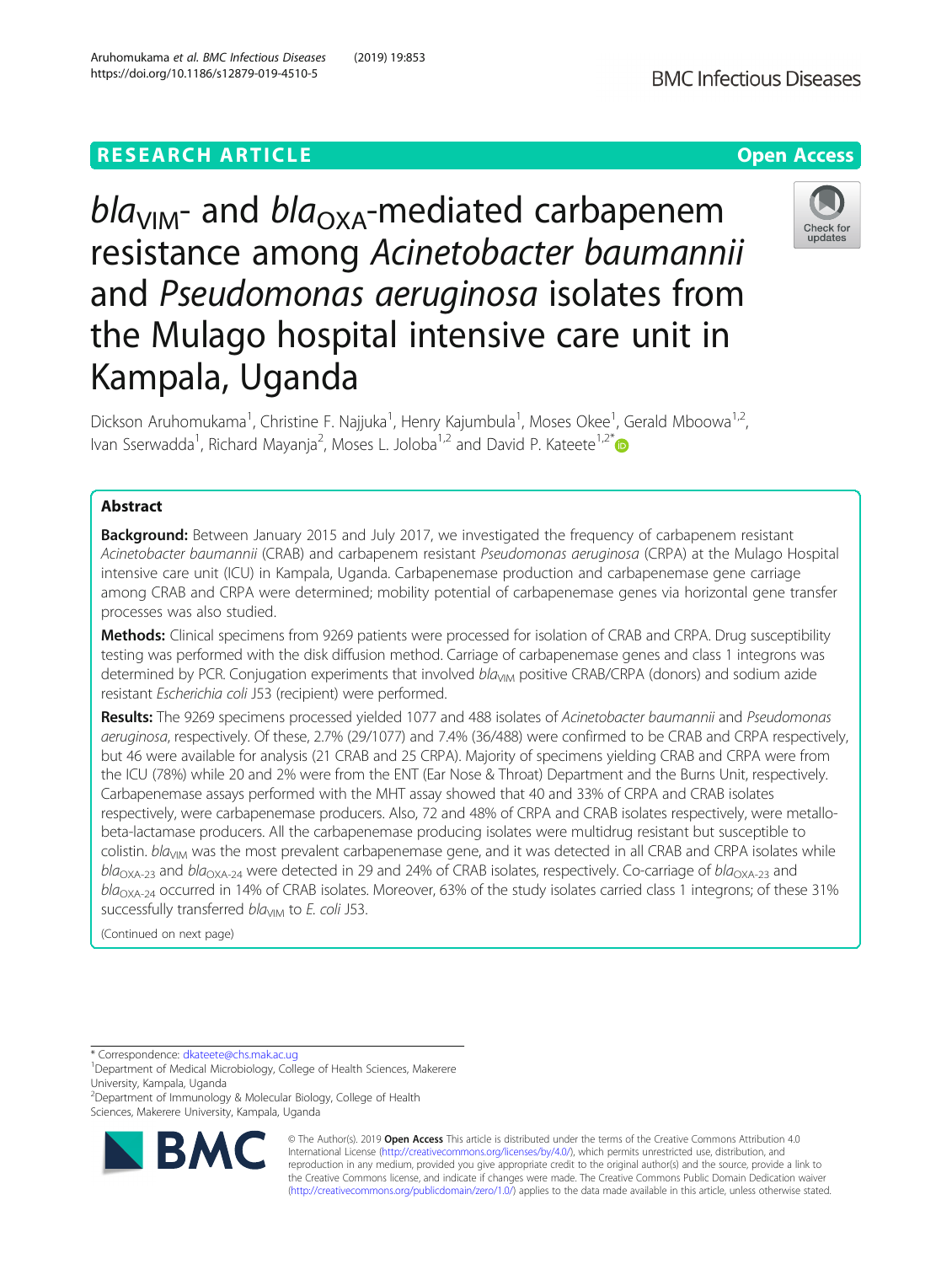# (Continued from previous page)

**Conclusions:** CRAB and CRPA prevalence at the Mulago Hospital ICU is relatively low but carbapenemase genes especially bla<sub>VIM</sub> and bla<sub>OXA-23</sub> are prevalent among them. This requires strengthening of infection control practices to curb selection and transmission of these strains in the hospital.

Keywords: Carbapenem resistant Acinetobacter, Carbapenem resistant Pseudomonas aeruginosa, Carbapenemase genes, Class 1 integrons, Conjugation, Intensive care unit, ICU, Mulago hospital, Uganda

# **Background**

Carbapenems are a highly potent class of antibiotics used to treat infections caused by multidrug resistant (MDR) Gram negative bacteria. However, the effectiveness of these antibiotics is currently being threatened by the emergence of carbapenem resistant bacteria [[1,](#page-6-0) [2](#page-6-0)]. Carbapenemases are the main mechanism by which resistance to carbapenems occurs  $[1, 3-5]$  $[1, 3-5]$  $[1, 3-5]$  $[1, 3-5]$  $[1, 3-5]$  $[1, 3-5]$ , and they belong to three of the four β-lactamase classes A, B and D  $[1-5]$  $[1-5]$  $[1-5]$  $[1-5]$  $[1-5]$ . Class D carbapenemases are the OXA-β-lactamases [[4](#page-6-0)], further subdivided into various sub-groups mainly bla<sub>OXA-23</sub>, bla<sub>OXA-24/40</sub>, bla<sub>OXA-58</sub>, bla<sub>OXA-48</sub>, bla<sub>OXA-51</sub> and  $bla<sub>OXA-143</sub>$  $bla<sub>OXA-143</sub>$  $bla<sub>OXA-143</sub>$  [1, [4\]](#page-6-0). These OXA-type β-lactamases occur widely in Acinetobacter with the most abundant being  $bla_{\text{OXA-51}}$ , which is chromosomally encoded hence intrinsic to these species but it may confer resistance to carbapenems when its expression is up-regulated by genetic re-organization  $[1, 4, 6]$  $[1, 4, 6]$  $[1, 4, 6]$  $[1, 4, 6]$  $[1, 4, 6]$  $[1, 4, 6]$  $[1, 4, 6]$ . Class B carbapenemases are also known as the metallo-β-lactamases (MBLs) [\[1](#page-6-0), [3](#page-6-0)]; they are mostly encoded by integronborne mobile gene cassettes and hence, they are transferable amongst various bacteria via horizontal gene transfer mechanisms notably conjugation [[3](#page-6-0)]. Class A carbapenemases include the Klebsiella pneumoniae carbapenemase (KPC) family that can be plasmid encoded or chromosomal [[2,](#page-6-0) [5\]](#page-6-0).

The hospital environment, mostly the intensive care units (ICUs), is a hotspot of antimicrobial resistance and source of MDR bacterial infections [[7\]](#page-6-0), particularly infections involving Acinetobacter species and Pseudomonas aeruginosa. The aim of this study was to determine the prevalence of carbapanem resistant Acinetobacter baumannii (CRAB) and carbapenem resistant Pseudomonas aeruginosa (CRPA) in clinical specimens from the Mulago Hospital ICU. Also, carriage of carbapenemase encoding genes and class 1 integrons was investigated, as well as mobility potential of the genetic elements among CRPA and CRAB isolates.

# Methods

# Study design and setting

This was a cross sectional study conducted at Mulago National Referral Hospital in Kampala, Uganda. Culturing and other laboratory procedures were performed at the laboratories of the Departments of Medical Microbiology and Immunology & Molecular Biology, Makerere University College of Health Sciences.

# Samples

The bacteria investigated were isolated from clinical specimens referred by physicians for diagnostic testing (mainly culturing and identification of bacterial pathogens) in the period between 2015 and 2017. During this period, the Clinical Microbiology Laboratory processed clinical specimens from a total of 9269 patients for isolation of CRAB and CRPA. The specimens included blood, tracheal aspirates, ear swabs, catheter tips, sputum, pus swabs, throat swabs etc. Majority (78%) of the specimens yielding CRAB and CRPA isolates were from the ICU while 20% were from the Ear Nose & Throat (ENT) department. The Burns unit contributed the remaining 2% of the isolates.

# Culturing, identification and drug susceptibility testing

Culturing and identification of isolates to species level was performed as described previously [[1\]](#page-6-0). Briefly, presumptive identification of the isolates was based on colony morphology, Gram staining characteristics and biochemical properties. Biochemical tests included triple sugar iron (TSI), Sulphur indole motility test (SIM), as well as citrate, urease and oxidase tests. Pseudomonas aeruginosa colonies were identified by their spreading pattern, serrated edges, fruity sweet-grape smell and bright green color. In addition, a negative TSI, positive catalase and oxidase tests and growth at 42 °C were also used to identify Pseudomonas aeruginosa. Acinetobacter isolates were identified based on negative oxidase and glucose fermentation tests, negative catalase and motility tests and their inability to grow under anaerobic conditions. Further, to identify Acinetobacter baumannii, PCR-detection of the  $bla_{\text{OXA-51}}$  gene intrinsic to this species was performed [\[1,](#page-6-0) [6,](#page-6-0) [8\]](#page-6-0).

Following isolate identification, drug susceptibility testing was performed using the Kirby Bauer disk diffusion method on Mueller Hinton agar (MHA) (BiolabZrt Budapest, Hungary), as recommended by the Clinical Laboratory Standards Institute (CLSI, 2014) and elsewhere [[1,](#page-6-0) [9](#page-6-0), [10](#page-6-0)]. Briefly, three colonies of the test isolate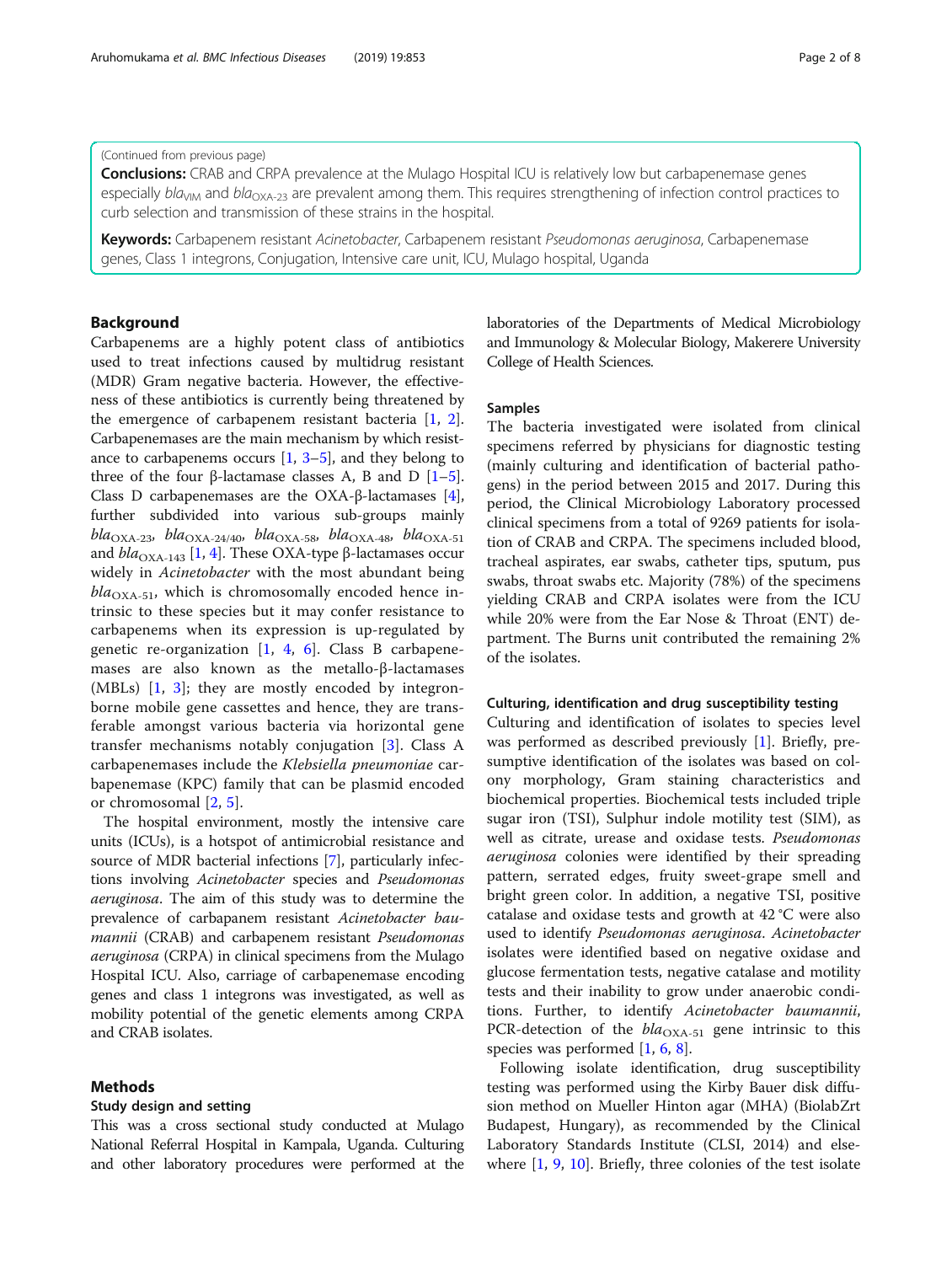were emulsified into sterile saline and the resulting suspension adjusted to turbidity of 0.5 McFarland. Antibiotic discs (BiolabZrt Budapest, Hungary) screened against the isolates were imipenem  $(10 \mu g)$ , meropenem  $(10 \mu g)$ , piperacillin/tazobactam (100 μg /10 μg), colistin (10 μg), gentamicin (10 μg), amikacin (30 μg), ciprofloxacin (5 μg), cefepime (30 μg), and ceftazidime (30 μg). Interpretation of susceptibility testing results was according to CLSI guidelines (2014). Quality control procedures were done using Pseudomonas aeruginosa ATCC 27853 and Escherichia coli ATCC 35218/25922 [\[1,](#page-6-0) [9](#page-6-0), [10\]](#page-6-0).

#### Carbapenemase assays

Phenotypic screening for carbapenemase activity was done using the Modified Hodge Test (MHT). Additionally, combination disc tests, imipenem-EDTA and boronic acid inhibition tests, were used to screen for MBL and KPC production respectively, as described previously [\[1](#page-6-0), [9](#page-6-0), [11\]](#page-6-0). In the MHT assay, a 1:10 dilution of the indicator strain (Klebsiella pneumoniae ATCC 700603 or E. coli ATCC 25922) was made by diluting 0.5 ml of culture (0.5 McFarland) to 5 ml with sterile normal saline. Then, a lawn culture (1,10 dilution) was streaked onto a MHA plate using a sterile swab. A 10 μg meropenem disk was placed in the center of the test area on the MHA plate, and test isolates streaked in a straight line from the edge of the disk to the edge of the plate. Klebsiella pneumoniae ATCC BAA-1705 and Klebsiella pneumoniae ATCC BAA-1706 were used as positive and negative controls, respectively [[1](#page-6-0), [12](#page-6-0)–[14\]](#page-6-0). Furthermore, isolates that were found to be non-susceptible to imipenem or meropenem were also screened for MBL activity. In the MBL assay, overnight liquid cultures of the test isolates (adjusted to a 0.5 McFarland) were streaked on a MHA plate. Two discs of imipenem (10 μg) were placed 15 mm apart (center-to-center); of the two discs, one was impregnated with 10 μl of 0.5 M EDTA to achieve a disc content of 1.5 mg EDTA. Following this, incubation was done at 37 °C, overnight. An increase in inhibition zone diameter by  $\geq 5$  mm in the EDTA-supplemented disc was interpreted as positive for MBL production [\[1](#page-6-0)]. Isolates that were positive were also screened for KPC production. In this test, a 10 μg meropenem disc and another 10 μg meropenem disc containing 3- AminoPhenyl boronic Acid (3-APBA) (300 μg/ml) (Tokyo Chemical Co. Ltd., Japan) were placed 20 mm apart, center-tocenter. An increase in inhibition zone diameter by  $\geq 5$ mm around the combination disc compared to the meropenem disc alone was considered positive for KPC production [[11\]](#page-6-0).

Detection of carbapenemase genes and class 1 integrons Molecular assays to determine carriage of carbapenemase encoding genes among CRAB and CRPA were performed as described previously [[1,](#page-6-0) [15,](#page-6-0) [16\]](#page-6-0). The carbapenemase genes screened for included MBL encoding genes (bla<sub>IMP</sub>, bla<sub>VIM</sub>, bla<sub>SPM</sub>, bla<sub>NDM</sub> & bla<sub>KPC</sub>) and OXA-type genes (bla<sub>OXA-23</sub>, bla<sub>OXA-24</sub> & bla<sub>OXA-58</sub>). Primers used in PCRs and amplicon analysis were described previously [\[1](#page-6-0), [17](#page-6-0)].

# Conjugation and identification of transconjugants

Conjugation experiments were performed as described previously [[18](#page-6-0), [19\]](#page-7-0) using CRAB/CRPA as donors and E. coli J53 (F− met pro Azir ) which is resistant to sodium azide, as a recipient. Additional donor characteristics included co-carriage of class 1 integrons and  $bla<sub>VIM</sub>$  gene. CRBA/CRPA (donor) and E. coli J53 (recipient) were mixed in a ratio of 10:1 (donor:recipient) in Luria Bertani broth and the mixture incubated at 37 °C overnight. To select for transconjugants, serial dilutions of the cultures were plated on MacConkey agar containing ceftazidime (4 μg/ml) and sodium azide (100 μg/ml), which medium is toxic to donor cells. Confirmation of transfer was determined by PCR as described above to detect  $bla<sub>VIM</sub>$  among transconjugants.

## Quality control

Well-characterized carbapenemase producing clinical strains of Klebsiella pneumoniae (Nr.8) and Pseudo-monas aeruginosa from our collection [[1,](#page-6-0) [9](#page-6-0)] were used as positive controls in molecular assays. For each gene that was PCR- amplified, PCR products were randomly selected and sequenced, and sequences confirmed through BLAST-searching at the National Centre for Biotechnology Information [\(https://blast.ncbi.nlm.nih.](https://blast.ncbi.nlm.nih.gov/Blast.cgi) [gov/Blast.cgi](https://blast.ncbi.nlm.nih.gov/Blast.cgi)) as previously described [[1\]](#page-6-0). 'No template' PCR controls and negative control PCRs with template DNA extracted from carbapenemase gene negative strains (K. pneumoniae DSMZ 9377, E. coli ATCC 25922 and P. aeruginosa ATCC 27853) were also included [[1\]](#page-6-0).

# Results

A total of 9269 specimens from various wards at Mulago Hospital yielded 1077 and 488 isolates of Acinetobacter baumannii and Pseudomonas aeruginosa, respectively. Altogether, 2.7% (29/1077) and 7.4% (36/488) isolates were confirmed to be CRAB and CRPA respectively, Table [1.](#page-3-0) Acinetobacter species were detected in virtually all the tracheal aspirate samples and most of these samples yielded poly-microbial isolates that included Klebsiella pneumoniae and Escherichia coli.

# CRAB and CRPA isolates recovered per year and hospital ward

The CRPA isolates recovered in 2015, 2016 and 2017 were 8/21 (38%), 4/21 (19%) and 9/21 (43%), respectively: The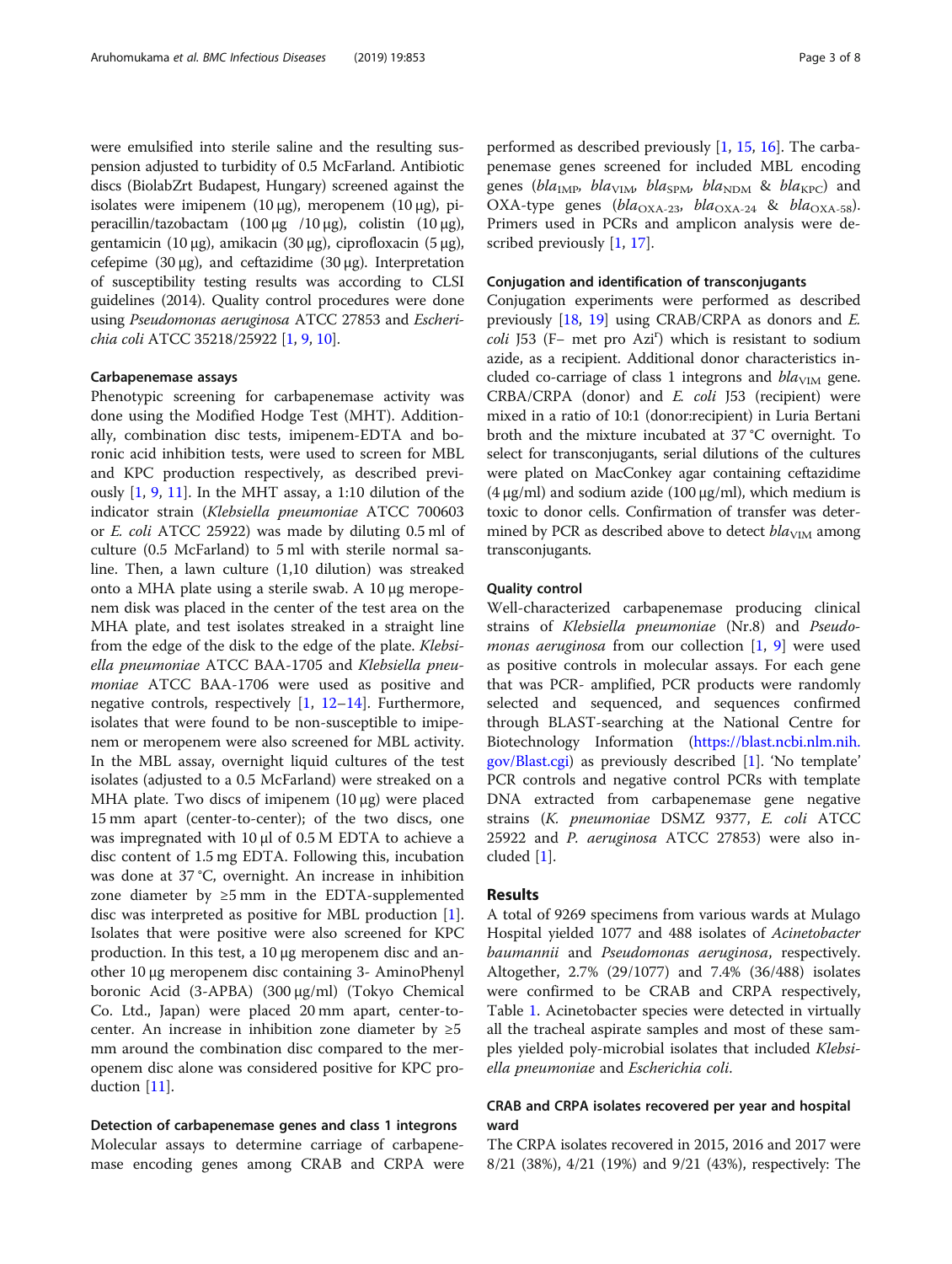| Specimen type     | No. of<br>specimens | Acinetobacter species   |                           |                       | Pseudomonas aeruginosa |                              |                       |  |
|-------------------|---------------------|-------------------------|---------------------------|-----------------------|------------------------|------------------------------|-----------------------|--|
|                   |                     | No. isolated<br>$(\% )$ | No. CRAB reported<br>(% ) | No. CRAB<br>recovered | No. isolated<br>(% )   | No. CRPA reported<br>$(\% )$ | No. CRPA<br>recovered |  |
| Blood             | 7343                | 412 (5.6)               | 4(0.97)                   |                       | 127(1.72)              | $\mathbf{0}$                 | 0                     |  |
| Sputum            | 908                 | 119(13.1)               | 1(0.84)                   |                       | 73 (8.03)              | 7(9.6)                       | 4                     |  |
| Pus swab          | 350                 | 7(2)                    | $\Omega$                  | $\Omega$              | 5(1.2)                 | 4(80)                        | 4                     |  |
| Tracheal aspirate | 221                 | 344 (155.7)             | 11(3.2)                   | 10                    | 207 (93.7)             | 15(7.2)                      | 10                    |  |
| Ear swab          | 177                 | 117(66.1)               | 7(5.98)                   | 4                     | 13(7.3)                | 2(15.4)                      | 2                     |  |
| Throat swab       | 160                 | 13(8.1)                 | 3(23)                     |                       | 13(8.1)                | 3(23.1)                      |                       |  |
| Catheter tip      | 94                  | 58 (61.7)               | 1(1.7)                    |                       | 45 (47.9)              | 5(8.9)                       | 4                     |  |
| <b>BAL fluid</b>  | 16                  | 7(43.8)                 | 2(28.6)                   | 2                     | 5(41.3)                | $\mathbf{0}$                 | 0                     |  |
| Total             | 9269                | 1077 (11.6)             | 29(2.7)                   | 21                    | 488 (5.3)              | 36(7.4)                      | 25                    |  |

<span id="page-3-0"></span>Table 1 Clinical specimens from which CRAB and CRPA were recovered

BAL Broncho-alveolar lavage fluid, CRAB Carbapenem resistant Acinetobacter baumannii, CRPA Carbapenem resistant Pseudomonas aeruginosa

yield per ward (ICU & ENT) was five & three isolates (2015); three & one isolate (2016); eight & one isolate (2017), respectively. Furthermore, the CRAB isolates recovered in 2015, 2016 & 2017 were 6/25 (24%), 3/25 (12%) and 16/25 (64%), respectively: The yield per ward was four & two in 2015 from ICU & ENT, respectively; three in 2016 from ICU; 13, two & one in 2017 from ICU, ENT & Burns Unit, respectively.

#### Carbapenemase activity among CRAB and CRPA isolates

Carbapenemase assays performed with the MHT assay showed that 40% (10/46) and 33% (15/46) of CRPA and CRAB isolates respectively, were positive for carbapenemase production. Furthermore, 72% (18/46) and 48% (10/46) of CRPA and CRAB isolates respectively, were MBL producers and none was positive for KPC, Table 2.

# Prevalence of carbapenemase genes and class 1 integrons

 $bla<sub>VIM</sub>$  was the most prevalent carbapenemase gene and it was detected in all CRPA and CRAB isolates, Table [3](#page-4-0). Of note, the other MBL encoding genes i.e.  $bla_{\text{IMP}}$ ,  $bla<sub>SPM</sub>$ , and  $bla<sub>NDM</sub>$ , were not detected; as well, carriage of the OXA-type carbapenemase genes was not detected in CRPA. Also, in agreement with activity assays, none of our isolates was positive for  $bla_{\text{KPC}}$  carriage. We however found the OXA-type carbapenemase genes to be

prevalent among CRAB i.e. 29% & 24% for  $bla_{\text{OXA-23}}$  &  $bla_{\text{OXA-24}}$ , respectively. Co-carriage of  $bla_{\text{OXA-23}}$  and  $bla_{\text{OXA-24}}$  was seen in 14% of the CRAB isolates. All CRAB isolates carried the  $bla_{\text{OXA-51}}$  gene while none carried  $bla_{\text{OXA-58}}$ . Class 1 integrons of sizes 500 bp to 1000 bp were detected in 63% (29/46) of the isolates: 64% (16/25) & 62% (13/21) CRPA & CRAB respectively, Table [3](#page-4-0). Furthermore, the classification of Acinetobacter baumanii based on  $bla_{\text{OXA-51}}$  gene sequences [[20,](#page-7-0) [21](#page-7-0)] showed that 12, eight and one CRAB isolate in this study belonged to pan-European International Clones II, I & III, respectively.

All the  $bla_{\text{OXA-23}}$ -positive isolates were detected in samples from the ICU; these were tracheal aspirates and sputum samples -tracheal aspirates provided 83% of  $bla<sub>OXA-23</sub>$  positive CRAB while sputum samples yielded 17%. Likewise, 80% of  $bla_{\text{OXA-24}}$  positive CRAB isolates were detected in tracheal aspirates from the ICU. All isolates with co-carriage of  $bla_{\text{OXA-23}}$  and  $bla_{\text{OXA-24}}$ genes were detected in tracheal aspirates from the ICU. Only 20% of the  $bla_{\text{OXA-24}}$  positive CRAB isolates were from the ENT ward.

# Drug susceptibility profiles of CRAB and CRPA isolates

 $bla<sub>VIM</sub>$ -plus-bla<sub>OXA</sub> positive CRAB exhibited high levels of resistance to commonly used antibiotics especially ceftazidime (100%), gentamicin (88%), ciprofloxacin

**Table 2** Carbapenemase activity among CRPA and CRAP isolates ( $n = 46$ )

| <b>MHT</b>       |         | MHT (%) |           | EDTA-DST (%) |         | IMP hydrolysis (%) |       | MEM hydrolysis (%) |       | $KPC(n=$  |       | KPC (%)          |  |
|------------------|---------|---------|-----------|--------------|---------|--------------------|-------|--------------------|-------|-----------|-------|------------------|--|
|                  | $+ve$   | $-ve$   | activity  | $+ve$        | $-ve$   | $+ve$              | $-ve$ | $+ve$              | $-ve$ | 28)       | $+ve$ | $-ve$            |  |
| <b>CRPA (25)</b> | 10 (40) | 15(60)  | CRPA (25) | 18 (72)      | 7(28)   | 25 (100)           |       | 21(84)             | 4(16) | CRPA (10) |       | 0                |  |
| <b>CRAB (21)</b> | (33)    | 14(67)  | CRAB (21) | 10 (48)      | 11 (52) | 21 (100)           |       | 21 (100)           |       | CRAB (18) |       | $\left( \right)$ |  |
| Total: 46        |         | 29      | 46        | 28           | 18      | 46                 |       | 42                 | 4     | 28        |       | $\left( \right)$ |  |

CRPA Carbapenem resistant Pseudomonas aeruginosa, CRAB Carbapenem resistant Acinetobacter baumanii, EDTA-DST EDTA disk synergy test, IMP Imipenem, MEM Meropenem, KPC Klebsiella pneumoniae carbapenemase, +ve Positive, −ve Negative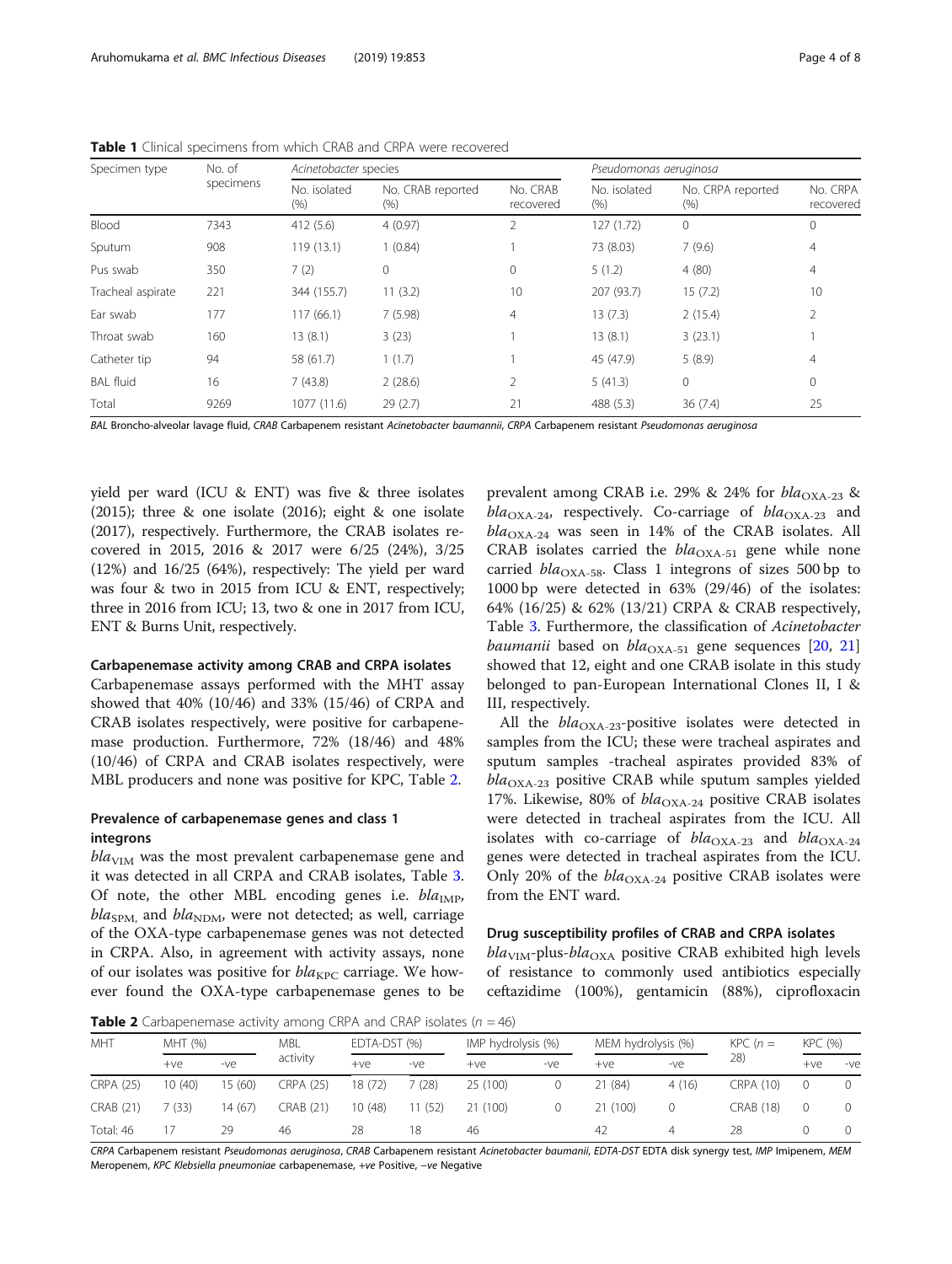<span id="page-4-0"></span>**Table 3** Prevalence of class 1 integrons among  $bla<sub>VIM</sub>$ -positive isolates

| No.                      |                            | No. (%) with $blaVIM$ | No. (%) with $blaMM + class 1$ integron |          |  |  |  |
|--------------------------|----------------------------|-----------------------|-----------------------------------------|----------|--|--|--|
| screened                 | Positive Negative Positive |                       |                                         | Negative |  |  |  |
| CRPA (25) 25 (100) 0 (0) |                            |                       | 16(64)                                  | 9(36)    |  |  |  |
| CRAB (21) 21 (100) 0 (0) |                            |                       | 13(62)                                  | 8(38)    |  |  |  |

(88%), cefepime (75%), piperacillin/tazobactam (63%), and amikacin (50%), Table 4. Most of the CRAB and CRPA isolates were MDR (resistance to three or more classes of antimicrobials) however, all were susceptible to colistin. Furthermore, the susceptibility profiles of isolates carrying a single OXA-type gene (either  $bla_{\text{OXA-23}}$ or  $bla_{\text{OXA-24}}$ ) were not different from profiles of isolates that carried two genes concurrently.

Similarly,  $bla_{VIM}$ -positive CRPA isolates showed high level resistance to gentamicin (100%), ceftazidime (89%), amikacin (72%), cefepime (72%), piperacillin/tazobactam (56%) and ciprofloxacin (50%); 94% of the isolates were MDR but susceptible to colistin. As well, all CRAB and CRPA isolates that were positive for both  $bla_{VIM}$  and class 1 integrons were highly resistant to the tested antibiotics but the susceptibility profiles were not different from isolates that did not carry class 1 integrons, Table [5.](#page-5-0)

#### Transfer experiments

To demonstrate the potential for mobility of carbapenemase encoding genes in the hospital environment, conjugation experiments were successfully performed. Donors were CRPA and CRAB isolates that were positive for both  $bla<sub>VIM</sub>$  and class 1 integrons while the recipient was sodium azide resistant E. coli strain J53. PCR assays showed that 25 and 39% of CRPA and CRAB donors respectively, successfully transferred the  $bla<sub>VIM</sub>$ genetic element to E. coli, Additional file [1](#page-6-0): Figure S1.

# **Discussion**

Antimicrobial drug resistance (AMR) is a well-recognized global problem and high rates of resistance to first-line antibiotics among Gram-negative bacteria have been reported in Uganda [\[22](#page-7-0)]. As such, routine surveillance studies are necessary to monitor antibiotic resistance trends in low-income countries where antibiotic selection pressure is likely to be high.

This study has revealed that the prevalence of CRAB and CRPA in clinical specimens from Mulago Hospital remains relatively low and comparable to recently reported rates for carbapenem resistant Gram negative bacteria in Uganda [\[1](#page-6-0), [9](#page-6-0), [23\]](#page-7-0). Importantly, almost all the CRAB and CRPA isolates were from the ICU. Furthermore,  $bla<sub>VIM</sub>$  and  $bla<sub>OXA-23</sub>$  were the most prevalent carbapenemase genes with the former being detected in all CRAB and CRPA isolates. As such,  $bla_{VIM}$  and  $bla_{\text{OXA-23}}$  are the genes mediating carbapenem resistance in CRAB and CRPA in the Mulago Hospital ICU. Again, these findings are consistent with a recent study at Mulago Hospital and other settings in developing countries where similar studies have been done  $[1-3, 9, 9]$  $[1-3, 9, 9]$  $[1-3, 9, 9]$  $[1-3, 9, 9]$  $[1-3, 9, 9]$  $[1-3, 9, 9]$  $[1-3, 9, 9]$ [24\]](#page-7-0). In addition to the  $bla<sub>VIM</sub>$  gene, we also detected  $bla_{\text{OXA-23}}$ ,  $bla_{\text{OXA-24}}$  and  $bla_{\text{OXA-51}}$  genes in CRAB. Unlike  $bla_{\text{OXA-23}}$  and  $bla_{\text{OXA-24}}$ -like genes,  $bla_{\text{OXA-51}}$  naturally occurs in Acinetobacter baumannii  $[1, 6, 8]$  $[1, 6, 8]$  $[1, 6, 8]$  $[1, 6, 8]$  $[1, 6, 8]$  $[1, 6, 8]$ . Furthermore, while in the previous study at Mulago [\[1](#page-6-0)] the detection of  $bla_{\text{OXA-58}}$ -like gene in CRAB was reported, it was not detected in this study. However, this observation is in agreement with studies by Minandri et al. 2011 [[25\]](#page-7-0) and Wu et al. 2015 [\[26\]](#page-7-0) who discussed the transition from carriage of  $bla_{\text{OXA-58}}$ -like to  $bla_{\text{OXA-23}}$ -like and  $bla_{\text{OXA-24}}$ -like genes. Furthermore, through conjugation experiments we demonstrated the potential for horizontal gene transfer of the  $bla<sub>VIM</sub>$  gene. Transfer rates in our study were low but in agreement with another study [\[27\]](#page-7-0) which reported similar transfer rates. We have therefore provided evidence suggestive of mobility for carbapenem resistance genes in the Mulago

**Table 4** Susceptibility profiles of CRAB carrying both  $bla_{\text{OXA-23}}$ -like and  $bla_{\text{OXA-24}}$ -like genes

|             | . .               |             |            | ------    | ---------- |              |             |     |              |        |
|-------------|-------------------|-------------|------------|-----------|------------|--------------|-------------|-----|--------------|--------|
| Isolate No. | Year of isolation | <b>IMP</b>  | <b>MEM</b> | <b>CN</b> | PTZ        | CAZ          | AK          | FEP | CIP          |        |
| 4268        | 2015              | R           | R          | R         | R          | R            | R           | R   | R            |        |
| 2932        | 2015              | R           | R          | R         | R          | R            | R           | S   | R            |        |
| 4643        | 2015              | R           | R          | R         |            | R            | S.          |     | $\mathsf{R}$ |        |
| 1566.3      | 2015              | R           | R          | S         | R          | $\mathsf{R}$ | S           | R   | $\mathsf{R}$ | S.     |
| 1566        | 2016              | R           | R          | R         |            | R            | S           | R   |              |        |
| 2753.1      | 2016              | R           | R          | R         |            | R            |             | R   | R            |        |
| 4264.2      | 2017              | R           | R          | R         | R          | R            | R           | R   | $\mathsf{R}$ | S      |
| 4264.1      | 2017              | $\mathsf R$ | R          | R         | R          | $\mathsf{R}$ | $\mathsf R$ | R   | R            |        |
| % R         |                   | 100         | 100        | 88        | 63         | 100          | 50          | 75  | 88           | $\cup$ |
|             |                   |             |            |           |            |              |             |     |              |        |

IMP Imipenem, MEM Meropenem, CN Gentamicin, PTZ Piperacillin/tazobactam, CAZ Ceftazidime, AK Amikacin, FEP Cefepime, CIP Ciprofloxacin, CT Colistin, R Resistant, I Intermediate, S Susceptible. 4264.2, 4268 & 4264.1 carried both  $bla_{\rm OXA-23-like}$  &  $bla_{\rm OXA-24-like}$  genes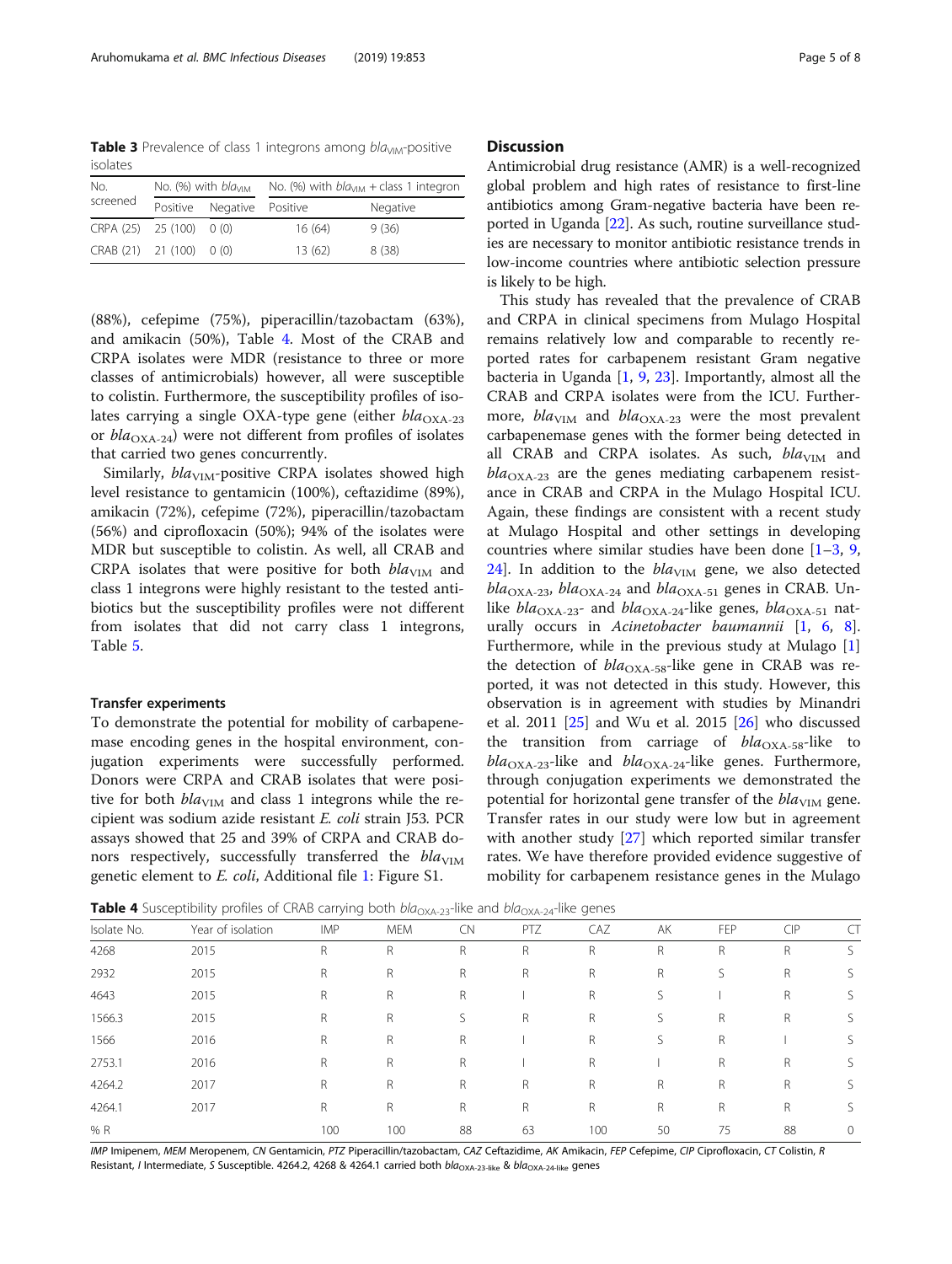hospital environment via horizontal gene transfer processes.

Although CRAB and CRPA that simultaneously carried  $bla<sub>VIM</sub>$  and class 1 integron were highly resistant to antibiotics, the susceptibility profiles were not different from isolates that did not carry class 1 integrons. Hence, carriage of integrons did not affect the resistance profiles implying that integrons in these isolates either did not carry drug resistance genes or they carried cassettes encoding resistance phenotypes that were not screened for. Furthermore, the susceptibility profiles of CRAB carrying a single OXA-type gene (either  $bla_{\text{OXA-23}}$  or  $bla_{\text{OX}_4-24}$  were not different from profiles of isolates that carried two genes concurrently. As OXA genes generally confer a β-lactam resistance phenotype, the additive effect might be better detected with minimum inhibition concentrations (MICs), not agar diffusion approaches we used.

Additionally, although the CRAB and CRPA isolates we investigated were not associated with outbreaks, their detection in clinical specimens is of public health significance. Indeed, we observed high resistance to common antibiotics but this has been reported before [[1,](#page-6-0) [2](#page-6-0), [26](#page-7-0)]. Of note, carriage of  $bla_{\text{OXA-23}}$  alone, or  $bla_{\text{OXA-23}}$  plus  $bla_{\text{OXA-24}}$  in bacteria has been associated with high resistance to carbapenems and to other classes of anti-microbials [[25](#page-7-0), [26\]](#page-7-0). While  $bla<sub>VIM</sub>$  carriage in this setting has been reported before [[3,](#page-6-0) [28,](#page-7-0) [29\]](#page-7-0), a high prevalence of  $bla<sub>VIM</sub>$  is worrying as this genetic element renders carbapenems (imipenem & meropenem) ineffective [\[3,](#page-6-0) [29](#page-7-0)–[31](#page-7-0)], narrowing treatment options to colistin & polymyxin B that have been associated with drastic side effects e.g. nephrotoxicity, neurotoxicity, etc. [\[3](#page-6-0), [29](#page-7-0)–[31](#page-7-0)]. As such, a narrow window remains before total antimicrobial resistance is seen in these bacterial isolates as they continue to be subjected to antibiotic pressure in the hospital [\[32](#page-7-0)–[35](#page-7-0)]. Unlike in the previous study [\[1](#page-6-0)] we did not detect the three MBL genes bla<sub>SPM</sub>, bla<sub>NDM</sub> and bla<sub>IMP</sub> that have been associated with high resistance to carbapenems especially to imipenem [\[36](#page-7-0), [37](#page-7-0)]. Further, the high prevalence of  $bla_{VIM}$  in CRAB and CRPA in this study is suggestive of the role of the accessory genome in evolution of carbapenem resistance in our setting.  $bla<sub>VIM</sub>$  is characterized as an acquired MBL gene translocated between bacteria via class 1 integrons, in horizontal gene transfer mechanisms mostly involving conjugative plasmids [[28,](#page-7-0) [38](#page-7-0)–[40\]](#page-7-0).

There were certain limitations in this study. We screened isolates for colistin susceptibility using the agar diffusion method instead of the recommended broth microdilution or the Etest methods. Further studies should take this into consideration given that poor agar dilution characteristics can limit the predictive accuracy of the disk diffusion method.

<span id="page-5-0"></span>Table 5 Susceptibility profiles of CRAB and CRPA positive for  $bla<sub>VIM</sub>$  plus class 1 integrons

| Isolate             | Year of                                     | Carbapenem resistant Acinetobacter baumanii |                |                |     |     |    |     |                          |             |
|---------------------|---------------------------------------------|---------------------------------------------|----------------|----------------|-----|-----|----|-----|--------------------------|-------------|
| No.                 | isolation                                   | <b>IMP</b>                                  | MEM            | CN             | PTZ | CAZ | AK | FEP | <b>CIP</b>               | CT          |
| $4268^a$            | 2015                                        | R                                           | R              | R              | R   | R   | R  | R   | R                        | S           |
| $2932^a$            | 2015                                        | R                                           | R              | R              | R   | R   | R  | S   | R                        | S           |
| $4643$ <sup>a</sup> | 2015                                        | R                                           | R              | R              | L   | R   | S  | L   | R                        | S           |
| $1566.3^{\circ}$    | 2015                                        | R                                           | R              | S              | R   | R   | S  | R   | R                        | S           |
| 2932.2 <sup>a</sup> | 2015                                        | R                                           | R              | $\overline{1}$ | L   | R   | S  | S   | R                        | S           |
| 4722.1              | 2015                                        | R                                           | R              | $\overline{1}$ | I   | R   | S  | R   | $\overline{1}$           | S           |
| 5730.2 <sup>a</sup> | 2015                                        | R                                           | R              | R              | I   | R   | R  | R   | $\overline{1}$           | S           |
| $1566^a$            | 2016                                        | R                                           | R              | R              | I   | R   | S  | R   | I                        | S           |
| 2753.1              | 2016                                        | R                                           | R              | R              | I   | R   | T  | R   | R                        | S           |
| $1688$ <sup>a</sup> | 2016                                        | R                                           | R              | R              | L   | R   | S  | I   | $\overline{1}$           | S           |
| 2026.2              | 2016                                        | R                                           | R              | R              | S   | L   | S  | T   | I                        | S           |
| $4264.2^a$          | 2017                                        | R                                           | R              | R              | R   | R   | R  | R   | R                        | S           |
| 4264.1 <sup>a</sup> | 2017                                        | R                                           | R              | R              | R   | R   | R  | R   | R                        | S           |
| 4725.1              | 2017                                        | R                                           | R              | R              | L   | R   | S  | L   | R                        | S           |
| 2987.1 <sup>a</sup> | 2017                                        | R                                           | R              | R              | L   | L   | S  | S   | S                        | S           |
| 3523                | 2017                                        | R                                           | R              | R              | R   | R   | S  | R   | R                        | S           |
| 4725.2              | 2017                                        | R                                           | R              | R              | R   | R   | R  | R   | R                        | S           |
| 1314.1              | 2017                                        | R                                           | R              | R              | L   | R   | R  | R   | R                        | S           |
| 1314.2              | 2017                                        | R                                           | R              | S              | L   | R   | S  | R   | R                        | S           |
| % R <sup>a</sup>    |                                             | 100                                         | 100            | 82             | 46  | 91  | 46 | 55  | 55                       | 0           |
| % R                 |                                             | 100                                         | 100            | 79             | 37  | 90  | 42 | 63  | 63                       | 0           |
|                     | Carbapenem resistant Pseudomonas aeruginosa |                                             |                |                |     |     |    |     |                          |             |
| 4786                | 2015                                        | R                                           | R              | R              | L   | R   | R  | R   | $\overline{1}$           | S           |
| 5730 <sup>a</sup>   | 2015                                        | R                                           | R              | R              | L   | R   | R  | R   | $\overline{1}$           | S           |
| 3361 <sup>a</sup>   | 2015                                        | R                                           | R              | R              | R   | R   | R  | R   | R                        | S           |
| $0620$ <sup>a</sup> | 2015                                        | R                                           | R              | R              | L   | R   | S  | S   | L                        | S           |
| $6797^{\circ}$      | 2016                                        | R                                           | R              | R              | R   | R   | R  | I   | R                        | S           |
| 1688.2 <sup>a</sup> | 2016                                        | R                                           | R              | R              | L   | R   | R  | R   | $\overline{1}$           | S           |
| 0004.1              | 2017                                        | R                                           | R              | R              | R   | R   | R  | R   | $\overline{1}$           | S           |
| $3512^a$            | 2017                                        | R                                           | $\overline{1}$ | R              | R   | S   | R  | R   | R                        | S           |
| 3168                | 2017                                        | R                                           | R              | R              | L   | R   | S  | R   | I                        | S           |
| 1864                | 2017                                        | R                                           | R              | R              | R   | R   | R  | I   | $\overline{\phantom{a}}$ | S           |
| 0466.2 <sup>a</sup> | 2017                                        | R                                           | R              | R              | R   | R   | R  | R   | R                        | S           |
| $0004.2^{\text{a}}$ | 2017                                        | R                                           | R              | R              | L   | R   | R  | R   | R                        | S           |
| 0466.1 <sup>a</sup> | 2017                                        | R                                           | R              | R              | R   | R   | R  | R   | R                        | S           |
| 0903ª               | 2017                                        | R                                           | R              | R              | R   | R   | S  | R   | R                        | S           |
| 3337.1ª             | 2017                                        | R                                           | R              | R              | R   | R   | R  | R   | R                        | S           |
| 3337.2 <sup>a</sup> | 2017                                        | R                                           | R              | R              | R   | R   | R  | R   | R                        | S           |
| 0921 <sup>a</sup>   | 2017                                        | R                                           | R              | R              | I   | L   | S  | S   | S                        | $\sf S$     |
| 3476                | 2017                                        | R                                           | R              | R              | L   | R   | S  | S   | L                        | S           |
| $% R^{a}$ $R^{a}$   |                                             | 100                                         | 92             | 100            | 62  | 85  | 77 | 77  | 69                       | 0           |
| % R                 |                                             | 100                                         | 94             | 100            | 56  | 89  | 72 | 72  | 50                       | $\mathbf 0$ |

<sup>a</sup>bla<sub>VIM</sub> plus class 1 integron positive isolates; IMP Imipenem, MEM Meropenem, CN Gentamicin, PTZ Piperacillin/tazobactam, CAZ Ceftazidime, AK Amikacin, FEP Cefepime, CIP Ciprofloxacin, CT Colistin, R Resistant, I Intermediate, S Susceptible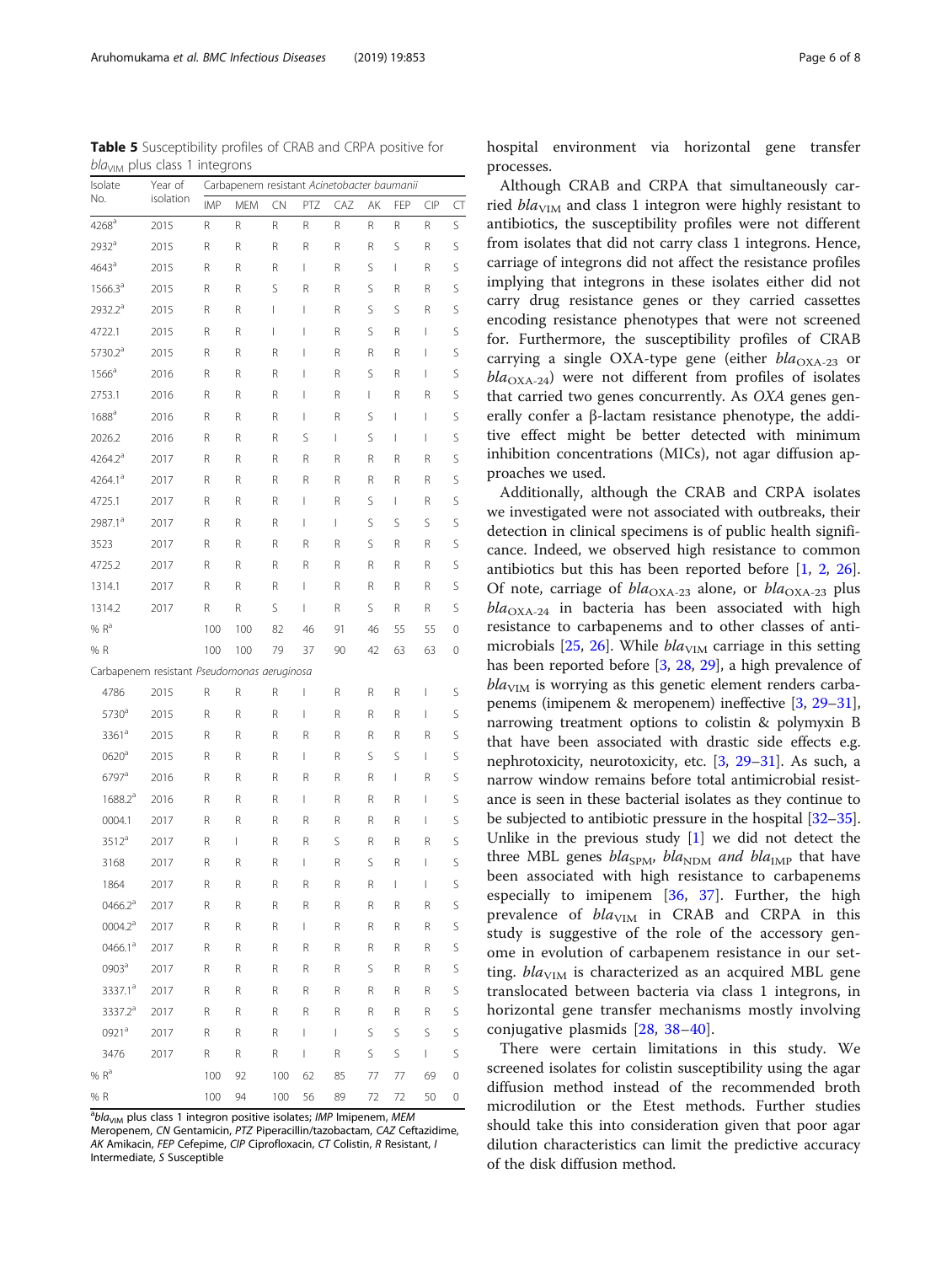# <span id="page-6-0"></span>Conclusions

 $bla<sub>VIM</sub>$  and  $bla<sub>OXA-23</sub>$  are the most prevalent carbapenemase genes among CRAB and CRPA isolates at the Mulago Hospital ICU. There is need to improve infection control practices at the hospital to curb the transmission of the isolates in the hospital.

#### Supplementary information

Supplementary information accompanies this paper at [https://doi.org/10.](https://doi.org/10.1186/s12879-019-4510-5) [1186/s12879-019-4510-5.](https://doi.org/10.1186/s12879-019-4510-5)

Additional file 1: Figure S1. A representative image showing donors and trans-conjugants screened for presence of bla<sub>VIM</sub> gene. Lanes: L, 100 bp DNA ladder; D, 382 bp bla<sub>VIM</sub> fragment in donors (CRAB or CRPA isolate); T, 382 bp bla<sub>VIM</sub> fragment in trans-conjugant (E. coli J53, recipient); P,  $bla<sub>VIM</sub>$  carrying strain (positive control); J53, unconjugated E. coli J53 (negative control recipient).

#### Abbreviations

ATCC: American Type Culture Collection; bla: β-lactamase; BLAST: Basic Local Alignment Search Tool; CLSI: Clinical laboratory Standards Institute; CRAB: Carbapenem Resistant Acinetobacter baumannii; CRPA: Carbapenem Resistant Pseudomonas aeruginosa; EDTA: Ethylene Diamine Tetra Acetic acid; ENT: Ear, Nose and Throat; ICU: Intensive Care Unit; IMP: Imipenemase; KPC: Klebsiella pneumoniae carbapenemase; MBL: Metallo-β-lactamase; MHA: Mueller Hinton Agar; MHT: Modified Hodges Test; NDM: New Delhi Metallo- β-lactamase; OXA: Oxacillinase; PCR: Polymerase Chain Reaction; SIM: Sulphur Indole Motility; SPM: Sao Paulo Metallo- β-lactamase; TSI: Triple Sugar Iron; VIM: Verona integron encoded Metallo-β-lactamase

# Acknowledgements

We thank staff at the Clinical Microbiology and Molecular biology laboratories, College of Health Sciences, Makerere University, for technical and administrative assistance.

#### Author contributions

DPK conceived the study, provided technical guidance, supervised the work, reviewed the final manuscript and provided the laboratory supplies for the molecular assays. CFN participated in study design, provided technical assistance including supervision and manuscript reviews. DA designed the study, performed the microbiology & molecular assays, analyzed the data and drafted the manuscript in partial fulfilment of the requirements for the award of the degree of Master of Science (Immunology & Clinical Microbiology) of Makerere University. MO provided technical assistance during performing of the molecular assays. MLJ & HK provided samples and research support (i.e. laboratory supplies for the microbiology assays). GM, IS, & RM participated in the writing and manuscript reviews. All authors reviewed and approved the final manuscript.

#### Funding

This work was supported in part by the DELTAS Africa Initiative [grant # 107743/Z/15/Z]. The DELTAS Africa Initiative is an independent funding scheme of the African Academy of Sciences (AAS), Alliance for Accelerating Excellence in Science in Africa (AESA), and supported by the New Partnership for Africa's Development Planning and Coordinating Agency (NEPAD Agency) with funding from the Wellcome Trust (Grant no. 107743) and the UK Government. The funders had no role in study design, data collection and analysis, decision to publish, or preparation of the manuscript. DPK was a recipient of a Postdoctoral Fellowship from the Makerere University Infection & Immunity Programme (MUII-Plus) at the MRC/UVRI & LSHTM Uganda Research Unit, Entebbe.

#### Availability of data and materials

The datasets used and/or analyzed during the current study are available from the corresponding author on reasonable request.

## Ethics approval and consent to participate

Ethical approvals were obtained from the Higher Degrees Research and Ethics Committee of the School of Biomedical Sciences (approval number: SBS-509), Makerere University. The Ethics Committee waived the requirement for informed consent as the investigated isolates were obtained from clinical specimens referred to the diagnostic laboratory as part of routine care.

#### Consent for publication

Not applicable.

#### Competing interests

David Kateete is an editorial board member for BMC Infectious Diseases.

# Received: 14 February 2019 Accepted: 24 September 2019

#### **References**

- Kateete DP, Nakanjako R, Namugenyi J, Erume J, Joloba ML, Najjuka CF. Carbapenem resistant Pseudomonas aeruginosa and Acinetobacter baumannii at Mulago Hospital in Kampala, Uganda (2007–2009). SpringerPlus. 2016;5(1):1308.
- 2. Manenzhe RIZH, Nicol MP, Kaba M. The spread of carbapenemase producing bacteria in Africa: a systematic review. J Antimicrob Chemother. 2015;70(1):23–40.
- 3. Amudhan MS, Sekar U, Kamalanathan A, Balaraman S. blaIMP and blaVIM Mediated Carbapenem Resistance in Pseudomonas and Acinetobacter Species in India. J Infect Dev Ctries. 2012;6(11):757–62.
- 4. Antunes NT, Lamoureaux TL, Toth M, Stewart NK, Frase H, Vakulenko SB. Class D ??-Lactamases: Are They All Carbapenemases? Antimicrob Agents Chemother. 2014;58(4):2119–25.
- 5. Poirel L, Pitout JD, Nordmann P. Carbapenemases: Molecular Diversity and Clinical Consequences. Future Microbiol. 2007;2(5):501–12 Future Medicine.
- 6. Leski TA, Bangura U, Jimmy DH, Ansumana R, Lizewski SE, Li RW, Stenger DA, Taitt CR, Vora GJ. Identification of bla (OXA-51-Like), bla (OXA- 58), bla (DIM-1), and bla (VIM) Carbapenemase Genes in Hospital Enterobacteriaceae. J Clin Microbiol. 2013;51(7):2435.
- 7. Albrich WC, Angstwurm M, Bader L, Gartner R. Drug resistance in intensive care units. Infection. 1999;27(Suppl 2):S19–23.
- 8. Turton JF, Ward ME, Woodford N, Kaufmann ME, Pike R, Livermore DM, Pitt TL. The Role of ISAba1 in Expression of OXA Carbapenemase Genes in Acinetobacter Baumannii. FEMS Microbiol Lett. 2006;258(1):72–7.
- 9. Okoche D, Asiimwe BB, Katabazi FA, Kato L, Najjuka CF. Prevalence and Characterization of Carbapenem-Resistant Enterobacteriaceae Isolated from Mulago National Referral Hospital, Uganda. PLoS One. 2015;10(8):e0135745.
- 10. Christine F, Najjuka DPK, Kajumbula HM, Joloba ML, Essack SY. Antimicrobial susceptibility profiles of Escherichia coli and Klebsiella pneumoniae isolated from outpatients in urban and rural districts of Uganda. BMC Res Notes. 2016;9:235.
- 11. Parajuli NP, Acharya SP, Mishra SK, Parajuli K, Rijal BP, Pokhrel BM. High Burden of Antimicrobial Resistance among Gram Negative Bacteria Causing Healthcare Associated Infections in a Critical Care Unit of Nepal. Antimicrob Resist Infect Control. 2017;6:67 London: BioMed Central.
- 12. Wikler AM. Performance Standards for Antimicrobial Susceptibility Testing Sixteenth Informational Supplement. Clin Lab Stand Inst. 2006;16:M 100–S.
- 13. UK Standards for Microbiology Investigations 2016. [https://assets.publishing.](https://assets.publishing.service.gov.uk/government/uploads/system/uploads/attachment_data/file/554654/B_60i2.1.pdf) [service.gov.uk/government/uploads/system/uploads/attachment\\_data/](https://assets.publishing.service.gov.uk/government/uploads/system/uploads/attachment_data/file/554654/B_60i2.1.pdf) [file/554654/B\\_60i2.1.pdf.](https://assets.publishing.service.gov.uk/government/uploads/system/uploads/attachment_data/file/554654/B_60i2.1.pdf)
- 14. Asthana S, Mathur P, Tak V. Detection of carbapenemase production in gram-negative bacteria. J Lab physicians. 2014;6(2):69.
- 15. Pitout JDD, Gregson DB, Poirel L, McClure J-A, Le P, Church DL. Detection of Pseudomonas Aeruginosa Producing Metallo-β-Lactamases in a Large Centralized Laboratory. J Clin Microbiol. 2005;43(7):3129–35.
- 16. Rastegar Lari A, Azimi L, Rahbar M, Fallah F, Alaghehbandan R. Phenotypic Detection of Klebsiella pneumoniae Carbapenemase among Burns Patients: First Report from Iran. Burns. 2013;391:174–6.
- 17. Moura A, Henriques I, Ribeiro R, Correia A. Prevalence and Characterization of Integrons from Bacteria Isolated from a Slaughterhouse Wastewater Treatment Plant. J Antimicrob Chemother. 2007;60(6):1243–50.
- 18. Walsh TR, Weeks J, Livermore DM, Toleman MA. Dissemination of NDM-1 Positive Bacteria in the New Delhi Environment and Its Implications for